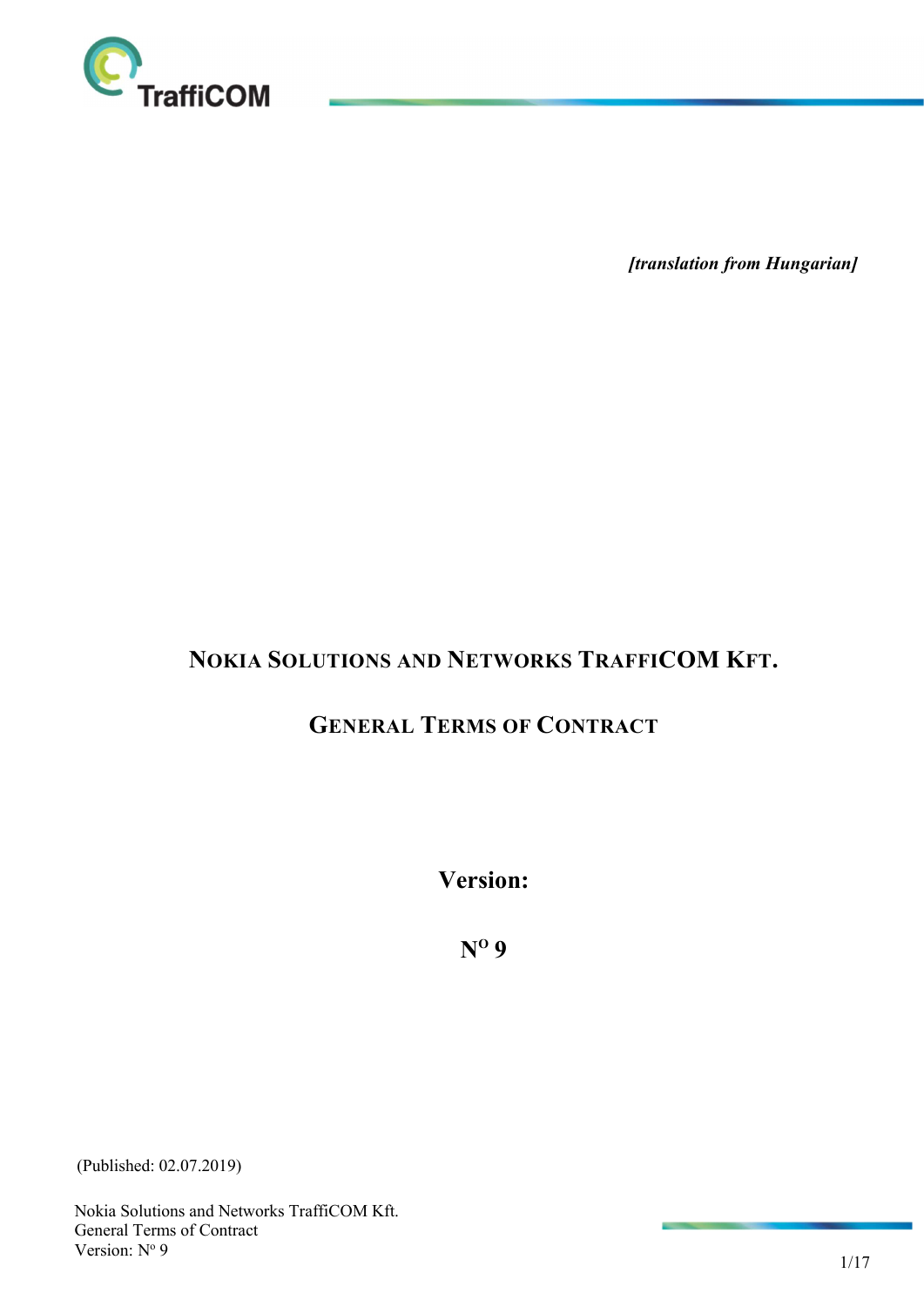

## Table of Contents

| 1.  |                                                                                  |  |
|-----|----------------------------------------------------------------------------------|--|
| 2.  |                                                                                  |  |
| 3.  |                                                                                  |  |
| 4.  |                                                                                  |  |
| 5.  |                                                                                  |  |
| 6.  |                                                                                  |  |
| 7.  |                                                                                  |  |
| 8.  |                                                                                  |  |
| 9.  |                                                                                  |  |
| 10. | Entry into force of the Contract, its duration, termination and the consequences |  |
| 11. |                                                                                  |  |
| 12. |                                                                                  |  |
| 13. |                                                                                  |  |
| 14. |                                                                                  |  |
| 15. |                                                                                  |  |
| 16. |                                                                                  |  |
| 17. |                                                                                  |  |
| 18. |                                                                                  |  |

**Contract Communication**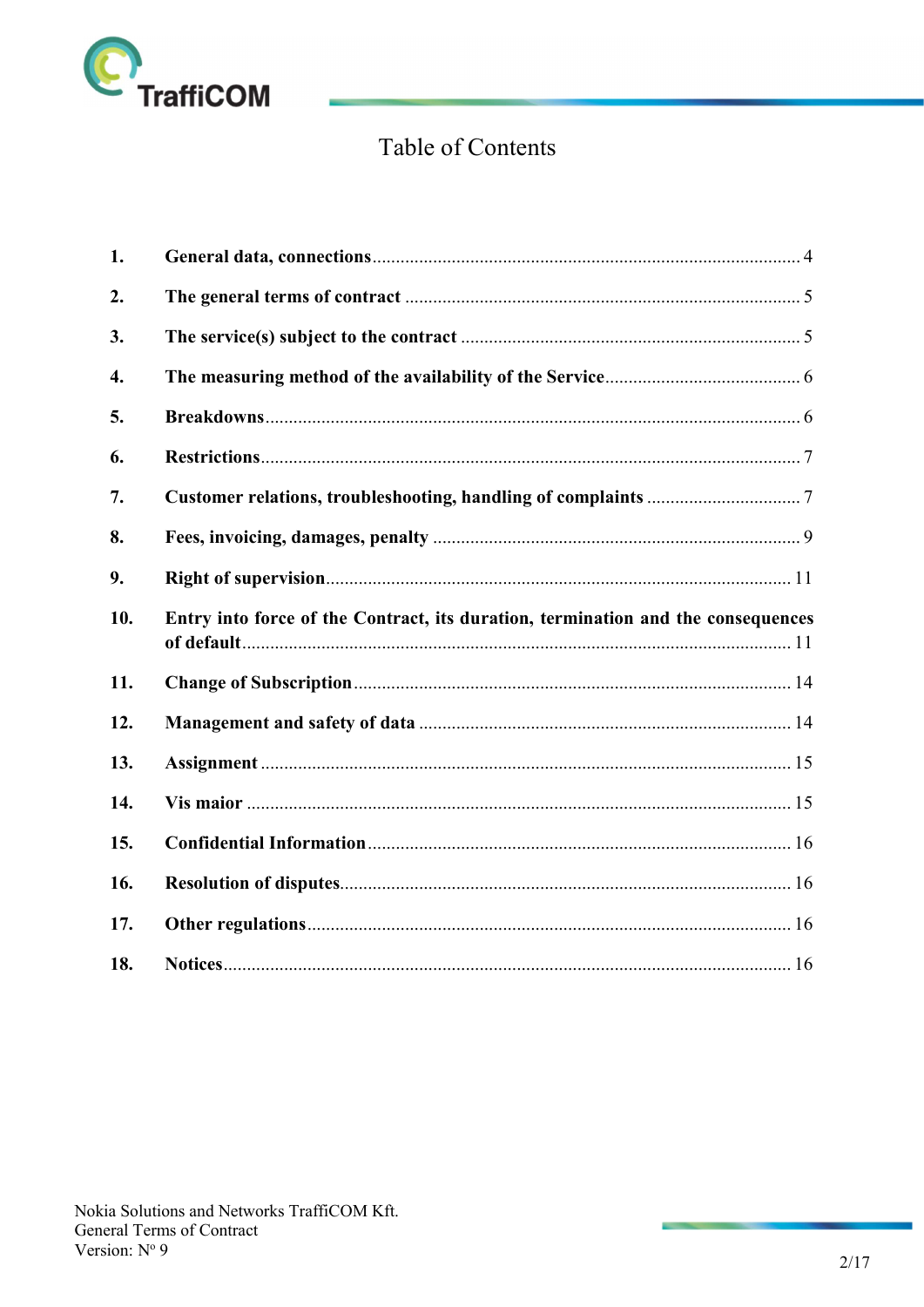

| <b>DEFINITIONS</b><br>"GTC": | means the present general terms of contract business terms.                                                                                                                                                                                                                                                                                                                            |
|------------------------------|----------------------------------------------------------------------------------------------------------------------------------------------------------------------------------------------------------------------------------------------------------------------------------------------------------------------------------------------------------------------------------------|
| "Subscriber":                | means the business subscriber named in the Individual Contract.                                                                                                                                                                                                                                                                                                                        |
| "Individual Contract":       | means the particular individual contract made between the Subscriber<br>and the Service Provider aimed at rendering the Service(s). "Indirect<br>Service": a service purchased by the Service Provider in its own name<br>which is resold (reinvoiced) unchanged, in part or in whole, pursuant<br>to the Contract concluded with the Subscriber by the means provided<br>for therein. |
| "Contract":                  | means the GTC and the Individual Contract together                                                                                                                                                                                                                                                                                                                                     |
| "Service":                   | means the electronic telecommunication service(s) rendered by the<br>Service Provider to the Subscriber as defined in the Service<br>Description attached to the GTC and in the Individual Contract.                                                                                                                                                                                   |
| "Service Fee":               | means the fees payable by the Subscriber to the Service Provider as<br>consideration for rendering the Services.                                                                                                                                                                                                                                                                       |
| "Service Description":       | means the document as attached to the GTC which describes the basic<br>specifications of the particular Services.                                                                                                                                                                                                                                                                      |
| "Service Provider":          | means Nokia Solutions and Networks TraffiCOM Kft.                                                                                                                                                                                                                                                                                                                                      |

**All of the Committee of the Committee**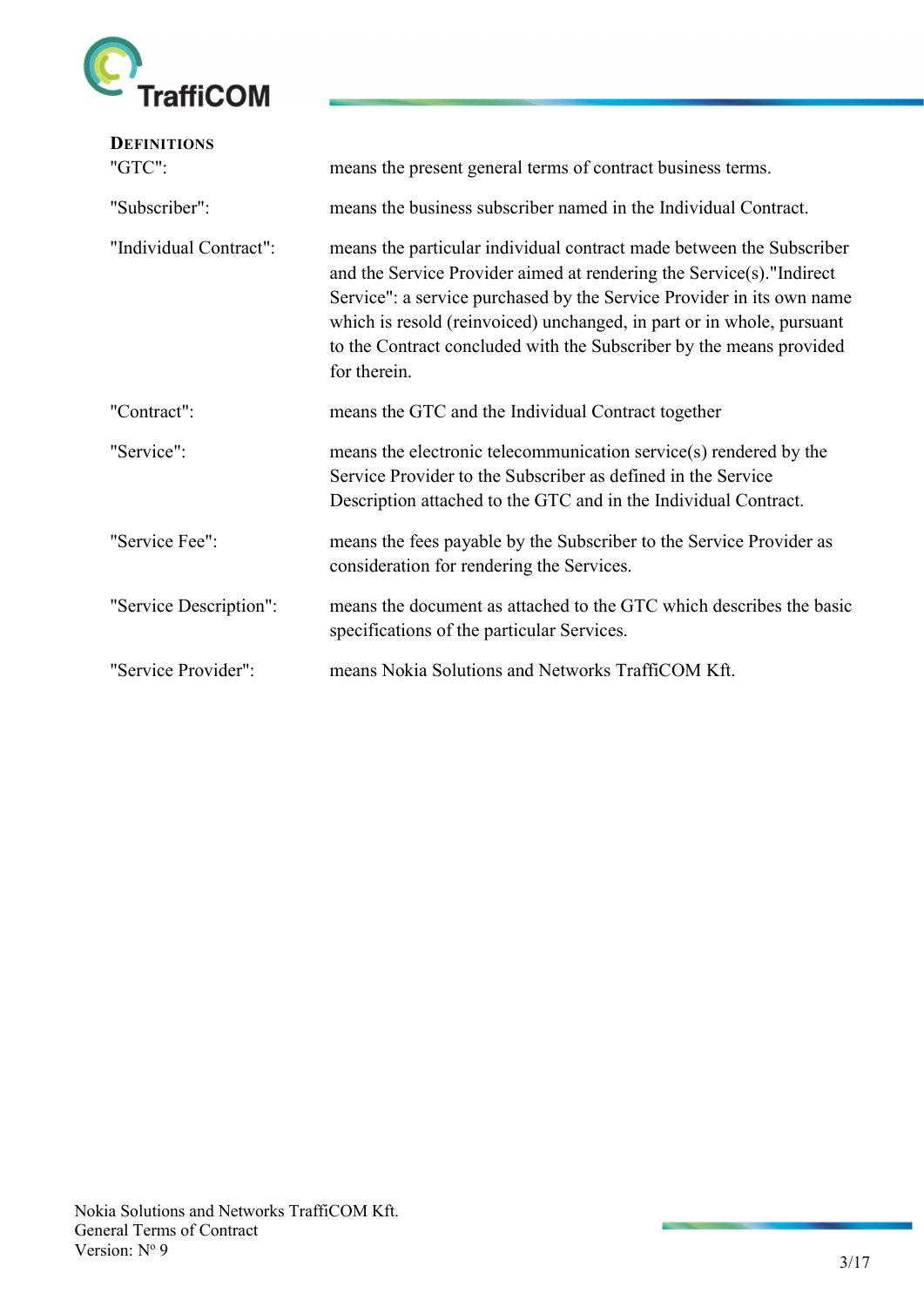

# 1. General data, connections 1.1 Registered seat, name, and postal address of the Service Provider Company name of the Service Provider: Nokia Solutions and Networks TraffiCOM Kft. Registered seat of the Service Provider: 1083 Budapest, Bókay János u. 36-42. Postal address of the Service Provider: 1083 Budapest, Bókay János u. 36-42. Company registration number of the Service Provider: 01-09-567072 1.2 Availability of the Service Provider's customer service: Domestic access: Telephone: 1282 E-mail: ugyfelszolgalat@trafficom.hu Telefax: (06-1) 455-7185 Postal address: 1083 Budapest, Bókay János u. 36-42. International access: Telephone: (+36-1) 455-7198 E-mail: helpdesk@trafficom.hu Fax: (+36-1) 455-7185 Postal address: Bókay János u. 36-42. H-1083 Budapest, Hungary Service hours of the customer service: 24 hours a day all year round 1.3 Connection to the help desk of the Service Provider: identical with that of the Customer Service (point 1.2) 1.4 Internet home page address of the Service Provider: http://www.trafficom.hu 1.5 Availability of the General Terms of Contract

At the Customer Service and at the http://www.trafficom.hu internet address.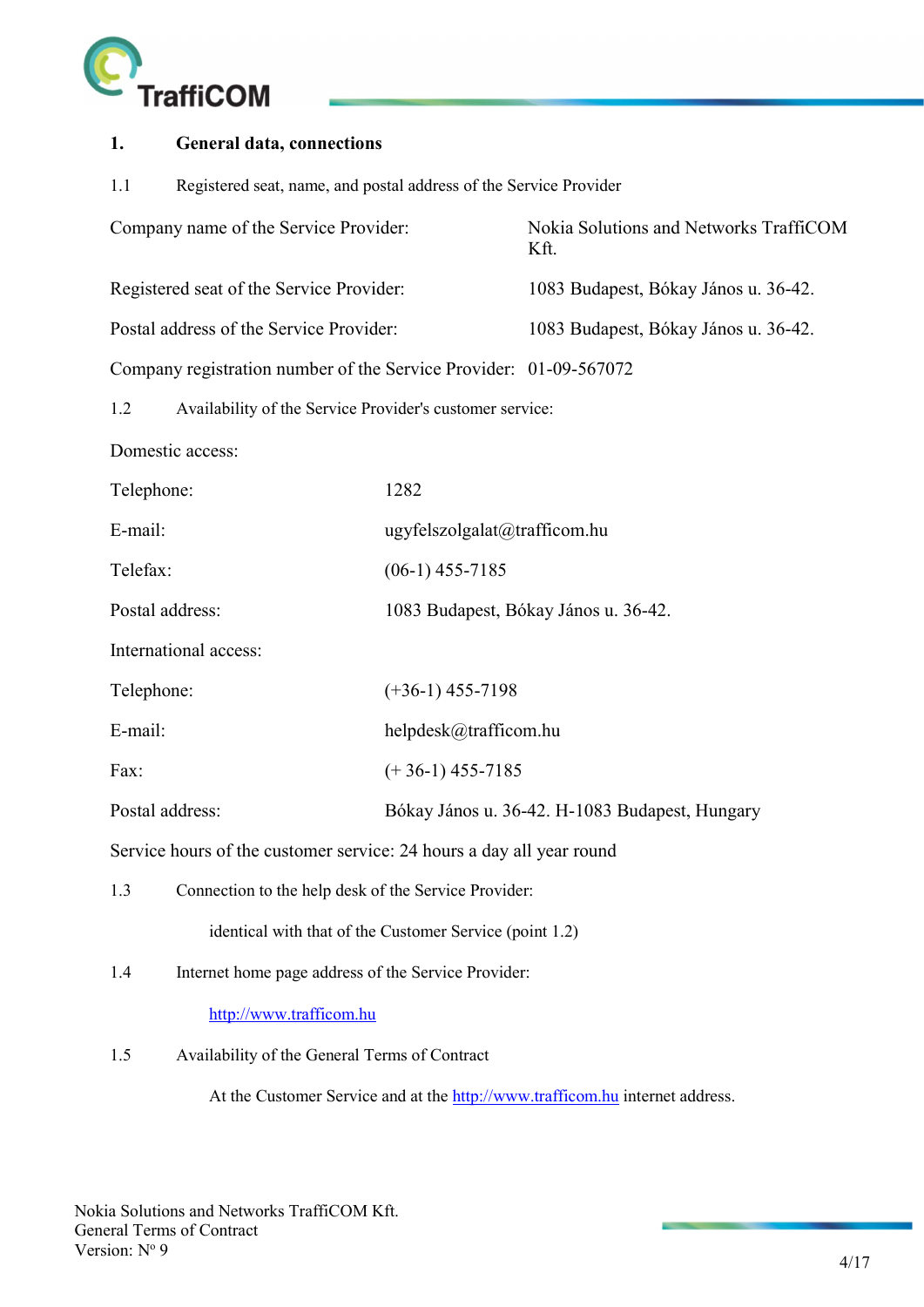

#### 2. The general terms of contract

2.1 The aim, objective and personal scope of the General Terms of Contract:

At the preparation of these General Terms of Contract (hereinafter referred to as the "GTC") the following were, among others, considered: (i) the No. 2/2015. (III.30.) NMHH Ministerial Decree on the detailed regulations concerning subscription contracts in electronic telecommunication; (ii) the Act No. C of 2003 on electronic telecommunication.

2.2 Information concerning the GTC

The GTC and its extract are easily available at the customer service identified in article 1.2, on the front page of the homepage www.trafficom.hu of the Service Provider it can be reviewed for free facilitated with a word finder function; a copy thereof may be obtained upon request and it may be downloaded from the homepage as well as reviewed, stored or printed. If so requested by a Customer, the Service Provider shall send the GTC on a disc or in an electronic message for free or even in printed form if a Subscriber so requests.

#### 3. The service(s) subject to the contract

- 3.1 By utilizing the electronic telecommunication network it owns or uses, the Service Provider renders the service(s) for the Subscriber as identified and listed in detail herein and in the exhibit of the individual Subscriber contract (hereinafter referred to as the "Individual Contract") with the particular terms and conditions stipulated in the Contract (hereinafter referred to as the "Service").
- 3.2 The Service Provider undertakes to provide the availability of the Service fit for its purpose, its maintenance and troubleshooting continuously throughout the entire term of the Individual Contract. The Subscriber may use the Service solely for its own purposes or for providing electronic telecommunication services to its own customers.
- 3.3 The government licenses which relate to utilizing the Services and required for rendering electronic telecommunication services to third parties shall be obtained by the Subscriber.
- 3.4 The commissioning, technical handover of the connection which serves as a pre-requisite of rendering the Services and documentation thereof shall be achieved not later than the deadline set therefore in the Individual Contract in conformity with all the standards and technical specifications in effect. The completed documentation shall serve as an attachment to the Individual Contract which are attached to the Contract when completed.
- 3.5 The Subscriber shall preserve the infrastructure allowed to its use in connection with the Service in all respects and ensure the full protection of such assets at the Subscriber's own costs. Failing to do so, the Subscriber shall bear all damage arisen from such failure.
- 3.6 To the extent the Service Provider also renders Indirect Services as parts of the Services provided hereunder, then the availability, access to, and the technical specifications thereof are stipulated in the general terms of business pertaining to indirect services except where the Individual Contract made with the Subscriber provides otherwise.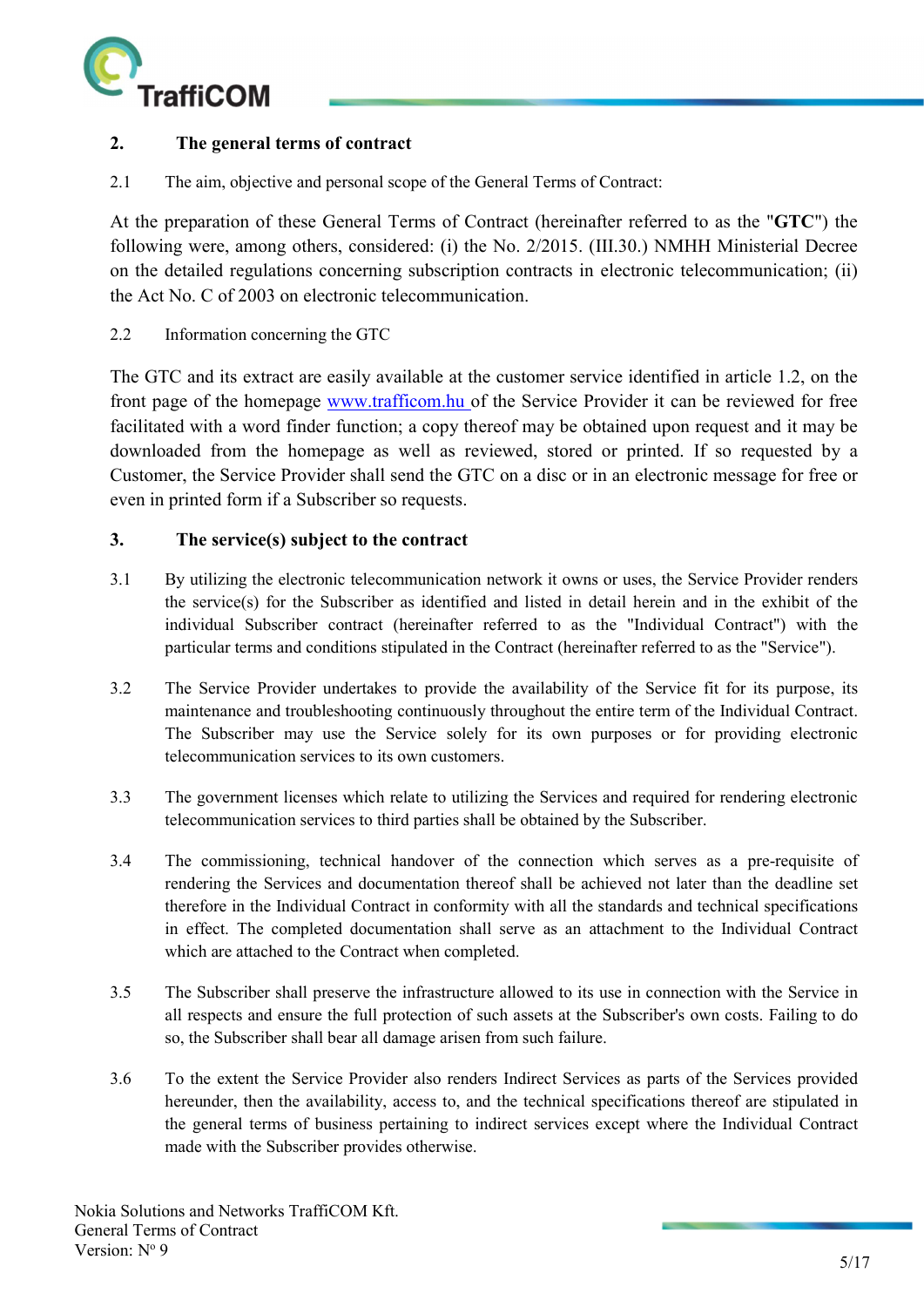

3.7 The specific parameters of the Services are set out in the Individual Contract.

#### 4. The measuring method of the availability of the Service

4.1 The volume of the availability of the Service is determined as the difference between the annual (entire) working time and the total time required for repairing the reported and repaired errors (i.e. as from opening the error ticket and the time of closing thereof) divided by the total annual working time and multiplied by one hundred.

> Yearly service availability  $=$   $\frac{1}{2}$ Annual working time  $-\sum_{x=1}^{n}$  Fault time<br>Annual working time  $\times 100$  [%]

- 4.2 When calculating availability the parties disregard the following occurrences:
	- (a) if the reported error is not caused by a factor falling within the scope of the Service Provider's interests;
	- (b) if the reported error is not caused by force majeure;
	- (c) the time of suspension, if occurred upon the Subscriber's request;
	- (d) the time of restriction caused by the Subscriber's default;
	- (e) the time of planned stoppage.

#### 5. Breakdowns

- 5.1 Upon request of the Subscriber, Service Provider suspend the provision of the Services if and to the extent such suspension is possible taking into consideration the specialities of the relevant Service. Such suspension may be requested only once during the term of the Individual Contract, and it may last at least 1 (one) month and can not exceed 6 (six) months.
- 5.2 In the event the suspended Service has a definite term, it shall exceed by the time, which is equal to the half of the period of the suspension.
- 5.3 Service Provider is entitled to invoice a fee during the period of the suspension to Subscriber, which amounts to 50% of the service fee.
- 5.4 In the event the suspension and/or the reconnection the Service can be ensured only by on-site activities of the Service Provider due to the specialities of the Service, Service Provider shall be entitled to invoice a one-time fee for such service(s).
- 5.5 Subscriber may request the suspension in writing indicating the commencement date thereof. Should Subscriber not indicate such commencement date, Service Provider will inform Subscriber about such date within thirty days after receipt of request for suspension.
- 5.6 Should Subscriber indicate the requested commencement date of the suspension, Subscriber shall have to apply for suspension at least thirty days before the requested commencement date.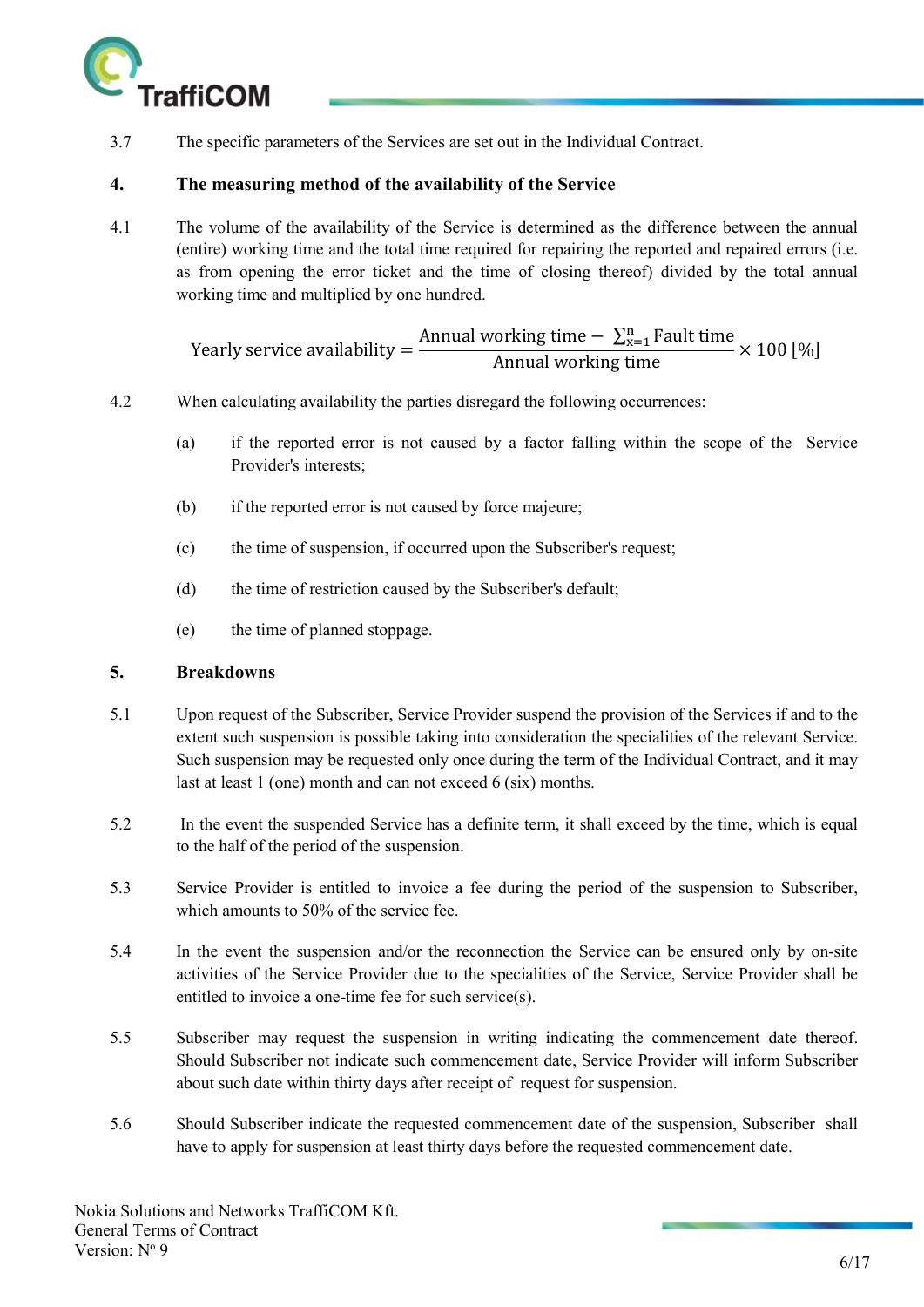

- 5.7 In order to carry out activities regarding the Services that are foreplanned the Service Provider is entitled to break the availability of the Service (stoppage). The Service Provider informs the Subscriber about the planned stoppage in writing at least 10 days in advance. The duration of a stoppage cannot exceed 5 hours. The Service Provider plans to use the maintenance window between 00.00 and 05.00 hours on Tuesdays or Thursdays. The duration of a fore-planned stoppage shall not be taken into account when the annual availability index is calculated.
- 5.8 By referring to an extraordinary event the Subscriber may request postponement of a fore-planned work at least 3 days prior to the planned commencement date thereof. An event qualifies as extraordinary when the Subscriber is not able (it may even be impossible) to make precautions aimed at preventing losses from being incurred by the Subscriber due to the absence of the Service. Grounds for postponement of the fore-planned work may be a reasonable request of the Subscriber or the absence or an absence of the pre-requisites of the work (e.g. the weather, a disaster, or national security). In all such cases the Service Provider postpones the work only once respectively.
- 5.9 In case of extreme necessity due mainly to external factors the notice of a fore-planned stoppage may be shorter than 10 days. In such a case the technical experts of the Service Provider discuss the preparations for the stoppage with the Subscriber's technical personnel directly.

#### 6. Restrictions

- 6.1 Service Provider is entitled to restrict the availability of the Services –in particular the traffic from/to the access point of the Subscriber- and to decrease the quality or other parameters of the Service upon information of the Subscriber in the following events:
	- (a) Subscriber hinders or endangers the proper operation of the network of the Service Provider,
	- (b) Subscriber failed to perform payment within at least thirty days after receipt of payment reminder sent within 8 days after due date of the respective invoice.
- 6.2 Service Provider provides information regarding the date of the restriction at least 3 days prior thereto.
- 6.3 Service Provider shall terminate the restriction and provide the Services again if and to the extent the reason thereof ceases to exist. In the event the restriction and/or the release of the Service can be ensured only by on-site activities of the Service Provider due to the specialities of the Service, Service Provider shall be entitled to invoice a one-time fee for such service(s).

#### 7. Customer relations, troubleshooting, handling of complaints

7.1 The Subscriber may report errors or events in the Service at the contact points described in article 1.2 herein.

Reports shall be confirmed by telefax, e-mail or other recorded means in writing not later than the next working day. The Customer Service is available 365/366 days a year and 24 hours a day.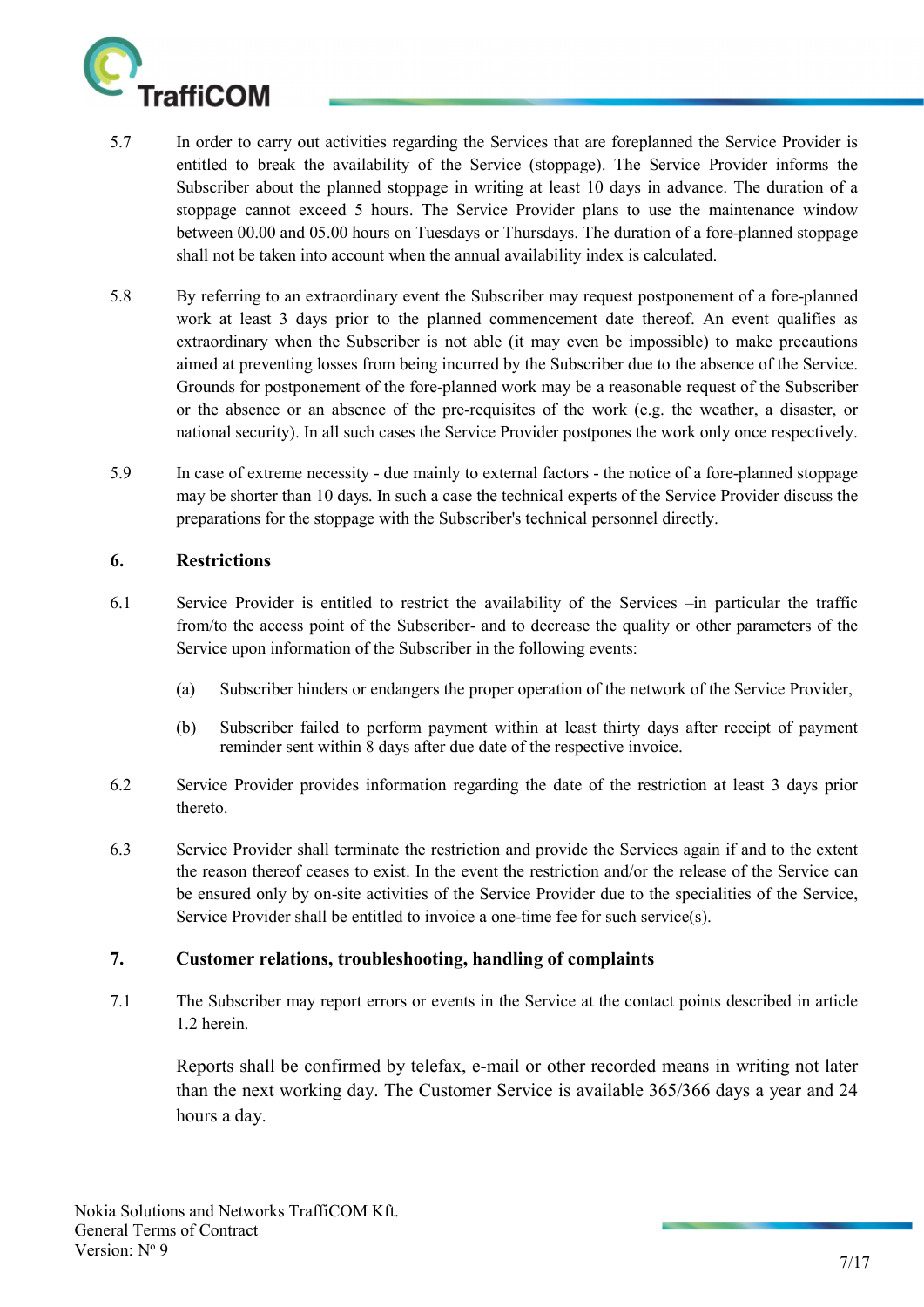

- 7.2 A report must indicate the following:
	- (a) the name, telephone and telefax numbers or e-mail address of the reporting entity and those of its representative,
	- (b) the identity number of the Service,
	- (c) a description of the error perceived in a manner and detail sufficient for recognition,
	- (d) the means of access to the location and the particulars of how the contact person can be reached.
- 7.3 The Service Provider acknowledges the error report to the Subscriber by indicating the number of the error ticket. The Service Provider starts detection of the error immediately after receipt of the report. The Service Provider records the error reports, the findings of the procedure aimed at recognition of the errors and the measure taken as troubleshooting retrieveably and, by paying due care to the regulations on data protection, keeps them for at least one year. If and to the extent Customer/third party fails to provide access to Service Provider to the location of the defect, then Service Provider shall be released from, and shall not be liable for not meeting the availability criteria and other consequences from such non-compliance.
- 7.4 To the extent the Service Provider succeeded in detecting and/or remedying the error, it notifies the Subscriber in writing, if possible, at the addresses given in the course of error reporting. Reports shall be regarded as completed, if the Service Provider eliminated the defect incurred due to its scope of interest or the Service Provider came to the conclusion that the defect did not incur in its scope of interest and provided such information to the Customer. In case the Subscriber cannot be reached with such information, the error can be regarded as repaired as at the time of the notice on the successful troubleshooting.
- 7.5 Processing Subscriber reports and complaints: the customer service examines the Subscriber's comments and complaints regarding the Service communicated in writing (by letter or e-mail) or by telephone and notifies the Subscriber within thirty (30) days of the submission of such comment or complaint by the same means as those were submitted: generally in writing or by e-mail. The Service Provider accepts a comment submitted on the telephone if the client identification number is given and in this case, depending on the nature of the comment or complaint concerned, responds thereto in writing where reasonable.
- 7.6 Reported errors described in articles 7.1 and 7.2 may be repaired by the competent technicians of the Service Provider and/or their subcontractor. The Service Provider secures, within the scope of its tasks, the continuous availability of the Service for the Subscriber fit for the purpose. The Service Provider undertakes that in case of a service breakdown or a material error preventing normal use, in 95% of the reported cases annually, it starts the restoration of normal service and repairing the error not later than within four hours of learning thereof and within eight hours of the report repairs the error at least temporarily.
- 7.7 When it is suspected that the infrastructure has been damaged by vandalism the Parties notify each other immediately. The Parties make a record of such damage.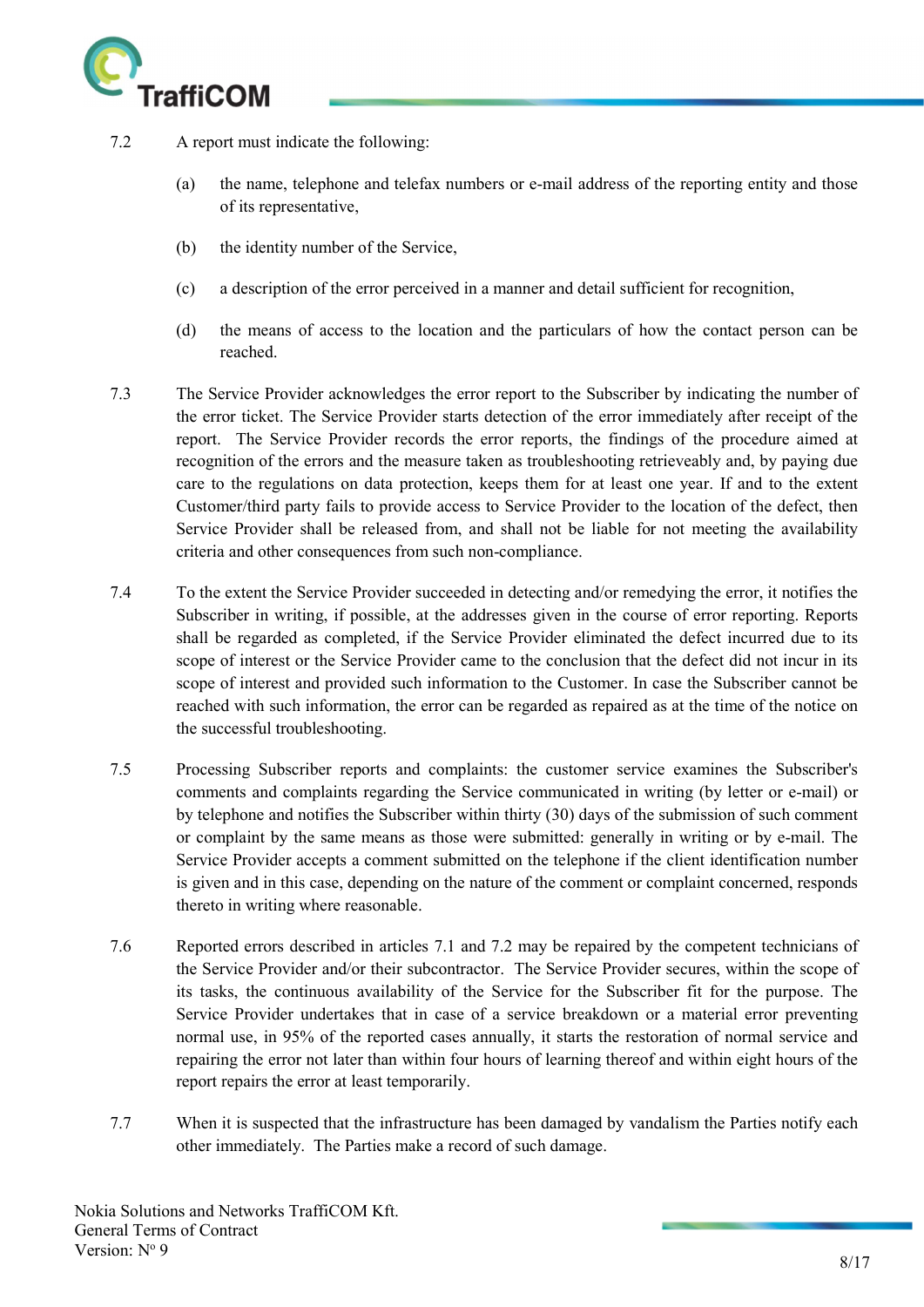

7.8 The Service Provider may carry out examinations on the Service utilized by the Subscriber only upon an error reported by the Subscriber or with the Subscriber's prior consent, if such examination affects the Service.

#### 8. Fees, invoicing, damages, penalty

- 8.1 The Subscriber shall pay a One-off Fee and a Service Fee for the Service. Where the particular Individual Contract does not provide for a One-off Fee, it means that the Parties waived the payment of such fee by the Subscriber regarding the Service concerned. The One-off Fee is payable within thirty (30) days of the issuance of the relevant invoice unless the Individual Contract provides otherwise. The Service Provider is entitled to make out the invoice of the One-off Fee subsequent to the technical hand-over/take-over of the required infrastructure.
- 8.2 A pre-requisite of the commencement of the Service is the successful technical hand-over/take-over of the connection as stipulated in the Individual Contract which the Parties record in the form of a protocol. The anticipated date of the technical hand-over/take-over of the connection is set forth in the Individual Contract.
- 8.3 If, for any reason, the Subscriber fails to sign the protocol reflecting technical hand-over/take-over of the Service fit for the purpose within three (3) working days of the receipt thereof (including without limitation if the Subscriber fails to react thereto within the deadline or it raises a complaint regarding a minor discrepancy which does not affect normal use) and start to use the Service as fit for the purpose or commercially, then the protocol reflecting technical hand-over/take-over shall be deemed as signed and accepted by the Subscriber on the 5th (fifth) working day subsequent to the dispatch of the Service Provider's report on the technical hand-over/take-over of the Service.
- 8.4 Unless the Individual Contract provides otherwise the Service Provider shall invoice the Subscriber for the Service Fee of the month concerned on or before the twentieth date of the month in question and the Subscriber shall pay the invoice by bank transfer within thirty (30) days of its issuance. The Subscriber may raise an objection against an invoice within the payment deadline indicated on the face thereof.
- 8.5 The Service Fee as consideration includes the fee for utilizing the Service as provided for by the Contract, the stand-by fee of the Service Provider for troubleshooting services, as well as consideration for the maintenance, troubleshooting, measuring, recording and other administrative tasks arisen in connection with the contractual relationship established between the Parties.
- 8.6 If the Service is engaged for a definite period and the Subscriber unilaterally and illegitimately terminates it or attempts to terminate the Contract by reference of breach of Contract without sufficient grounds or the Subscriber terminates the contract before the expiration of its definite term due to an other cause falling within the ambit of the Subscriber's scope of interests, or the Service Provider justifiably terminates the contract in part or in its entirety on the grounds of section 10.5 and 10.6 hereof by extraordinary notice, the Service Fees falling due during the part of the term still outstanding under the Individual Contract fall due and payable to the Service Provider in a lump sum immediately.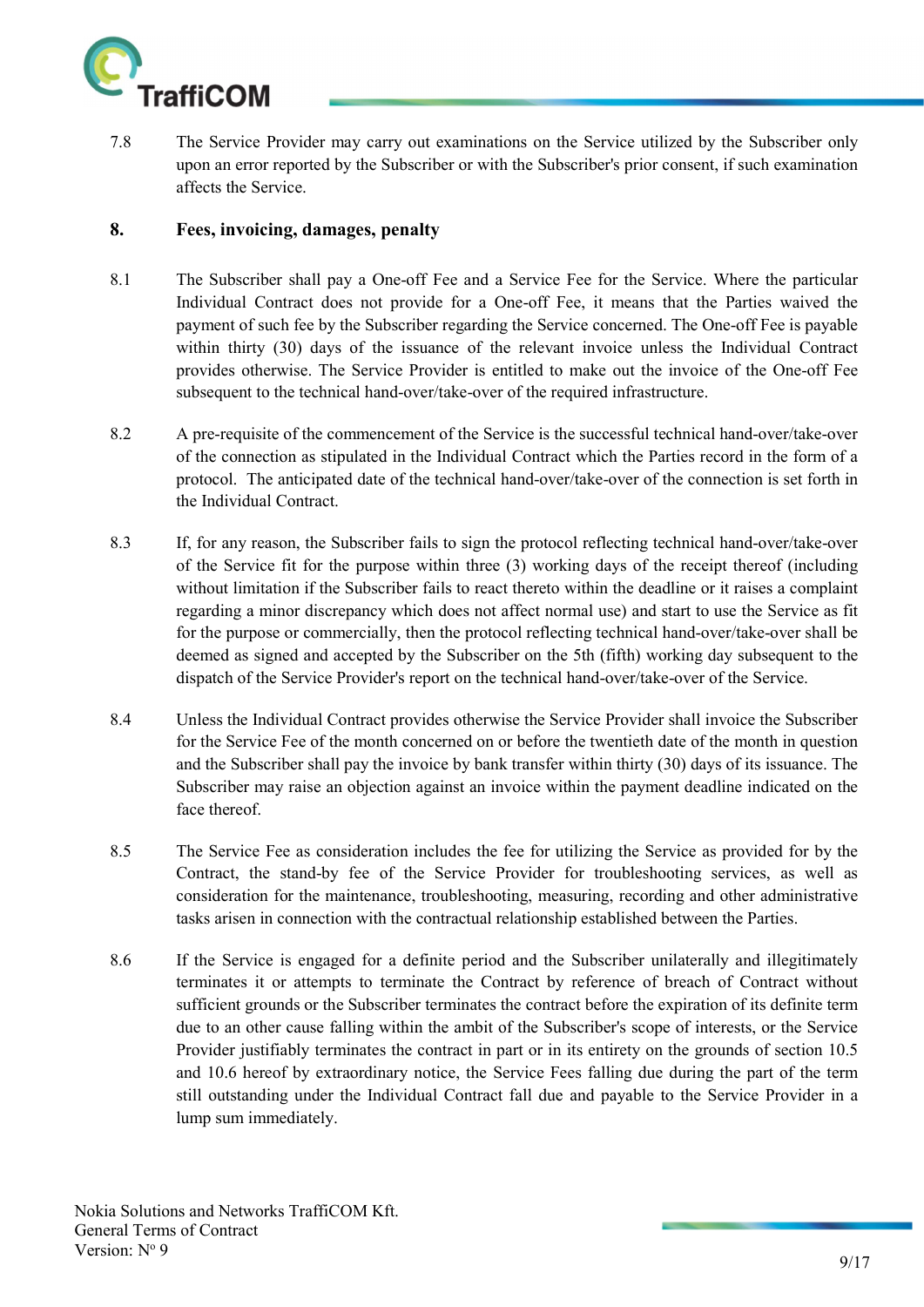

- 8.7 In case of delayed payment of the Service Fee the Service Provider is entitled to claim default interest from the Subscriber for each day of the delay equal to the national bank base interest rate as at the date of the commencement of the delay multiplied by 1.5.
- 8.8 The Parties agree that, unless they agreed in the Individual Contact otherwise, the Service Provider is entitled to modify the Service Fee annually commensurate with the rate of the domestic price index of industrial sales as in the year preceding the turning date. The adjustment does not require any additional agreement of the parties.
- 8.9 The Parties agree that set-offs of their potential pecuniary claims against each other shall be allowed only on a case by case basis when the parties expressly so agree in writing and in advance.
- 8.10 To the extent the Service Provider fails to provide the connection serving as a pre-requisite of rendering the Service until the deadline and meeting the technical specifications as set forth in the Individual Contract due to a cause for which the Service Provider is culpable, then the Service Provider shall pay a penalty to the Subscriber for each case of such delay. The rate of the penalty shall be equal to 2% of the net monthly Service Fee per calendar day. The cap of the penalty in a calendar year projected for the entire contract term shall be equal to the net monthly service fee as set forth in the Individual Contract concerned. The Service Provider shall be relieved from the duty to pay penalty if it can prove that the cause of the delay was culpable to the Subscriber or such that is not culpable to the Service Provider or the alteration of the deadline to a later date was initiated by the Subscriber.
- 8.11 The Service Provider represents and warrants that the faultless operation time of Service will not fall short of the faultless operation time calculated according to the formula demonstrating the availability time as set forth in the Individual Contract. In case the availability of the Service falls short of the time period set forth in the Individual Contract, the Service Provider may grant a pro rata refund of the amount of the Service Fee of the affected Service. The rate of the refund equals to three times the pro rata net Service Fee commensurate with the service time when the actual loss of service time exceeded the amount of tolerable loss which, however, cannot exceed the amount of the monthly net Service Fee or annually 15% of the amounts of the net monthly Service Fees projected for a year either.
- 8.12 The amount of the aggregated refund payments and penalties payable by the Service Provider as projected for a calendar year shall not exceed 20% of the net Service Fees of the calendar year concerned.
- 8.13 The Service Provider is liable only in case all the following preconditions are met: (i) the breach of contract or tort incurred within the control of the Service Provider, (ii) the incurring of the damage was predictable based on objective reasons, (iii) it could be expected from Service Provider to avoid the incurring of the damage or the tort or to prevent the consequences thereof. In case any of the following events (i)-(iii) does not meet, Service Provider shall not be liable for the respective breach of contract and/or tort.
- 8.14 The Service Provider shall not be obliged to pay part of the damages arisen due to the Subscriber's failure to prevent the loss from happening or to diminish the damage as would have been expected under the given circumstances.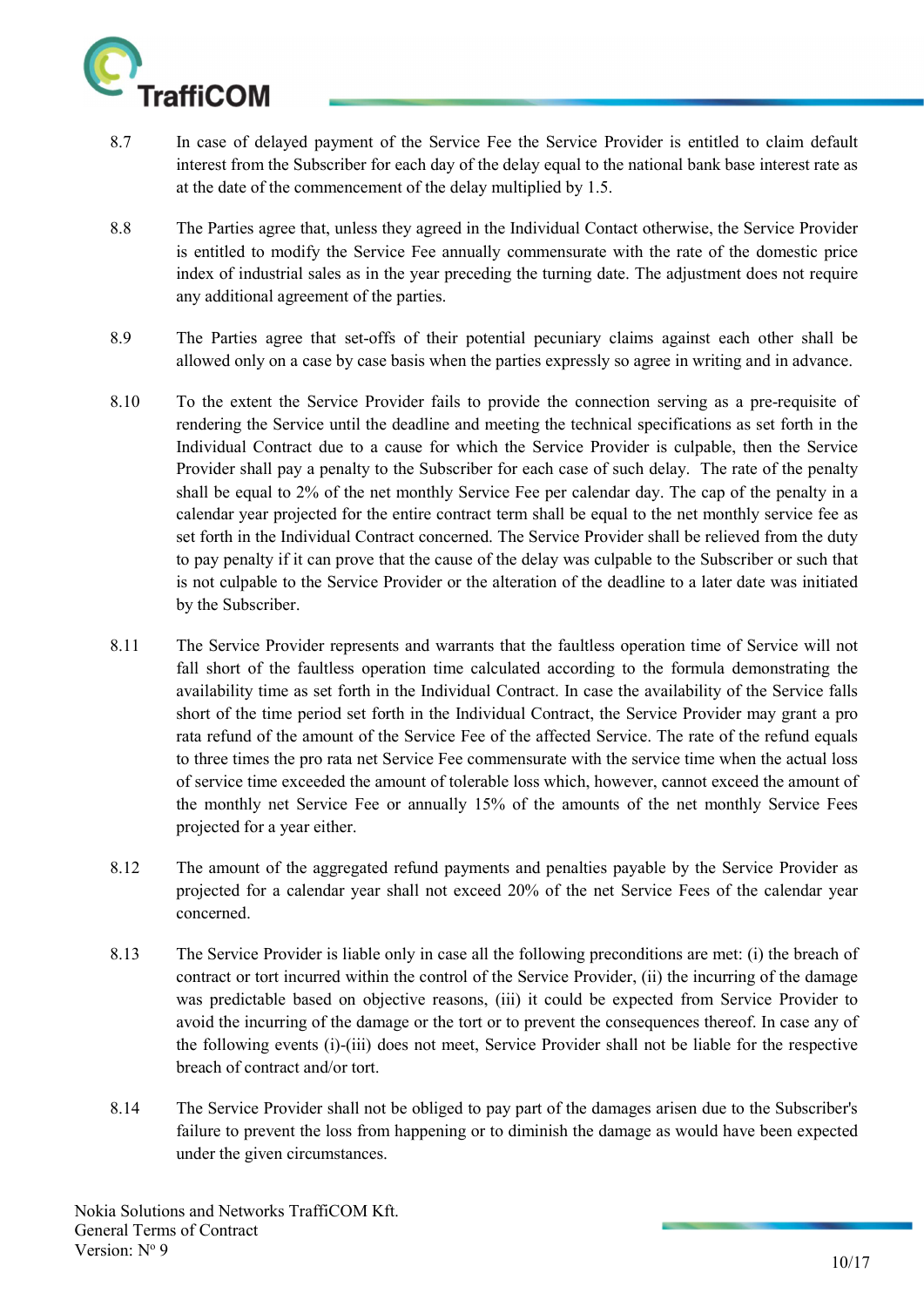

#### 9. Right of supervision

9.1 The Subscriber acknowledges that the Service Provider is entitled to inspect whether the utilization of the Service is proper and corresponds to the Contract at any time upon prior notice sent to the Subscriber.

#### 10. Entry into force of the Contract, its duration, termination and the consequences of default

- 10.1 The Contract steps into force on the date of its execution by the Parties and lasts until the date set forth in the Individual Contract. Where the parties concluded a Contract for a definite term, they are not entitled to terminate it by notice either in part or in its entirety during such definite term. In case the provision of the Services frustrates on whatever reason before the end of the term, including but not limted to, if the availability of the rental necessary for the provision of the Services ceases to exist, then the Service Provider shall be entitled to terminate the Individual Contract with 3 months notice without suffering any negative consequences due to such termination.
- 10.2 Partial termination of a Contract occurs in the event when more than one Service is the subject of a Contract and the notice of termination regards one or more Services only and not all of them.
- 10.3 In case the Service is agreed to be retained for an indefinite term, either party may terminate such Service in writing by 3 (three) months' ordinary notice.
- 10.4 If the Contract, the Parties concluded for a definite term and before the expiry of the definite term the Subscriber does not make bill of rights with conflicting matter in writing within 15 (fifteen) days, or after the expiry of the definite term, the Subscriber will continue to use the Service and the Service provider does not protest against it after the expiration of 15 (fifteen) days, the legal relationship is transformed into an indefinite term. In this way the Contract has unlimited term one (1) month's notice in writing shall be entitled to terminate.
- 10.5 The Subscriber is entitled to terminate the Contract with immediate effect on the grounds of the Service Provider's material breach of contract by sending a written notice. The following qualify as events of material breach by the Service Provider:
	- (a) the Service Provider fails to commission on the date set forth therefore in the Individual Contract or on a commissioning (establishment) date agreed mutually by the Parties to be a later one than initially set due to a cause that is culpable to the Service Provider by more than thirty (30) days;
	- (b) The Service Provider fails to repair a material error that prevents normal use of the Service within the deadline set forth in section 7.6 except where the Service Provider proves that the delay with the repair was caused by a factor falling beyond of the Service Provider's scope of interests.;
	- (c) the amount of the penalty has reached the annual maximum set forth in the GTC;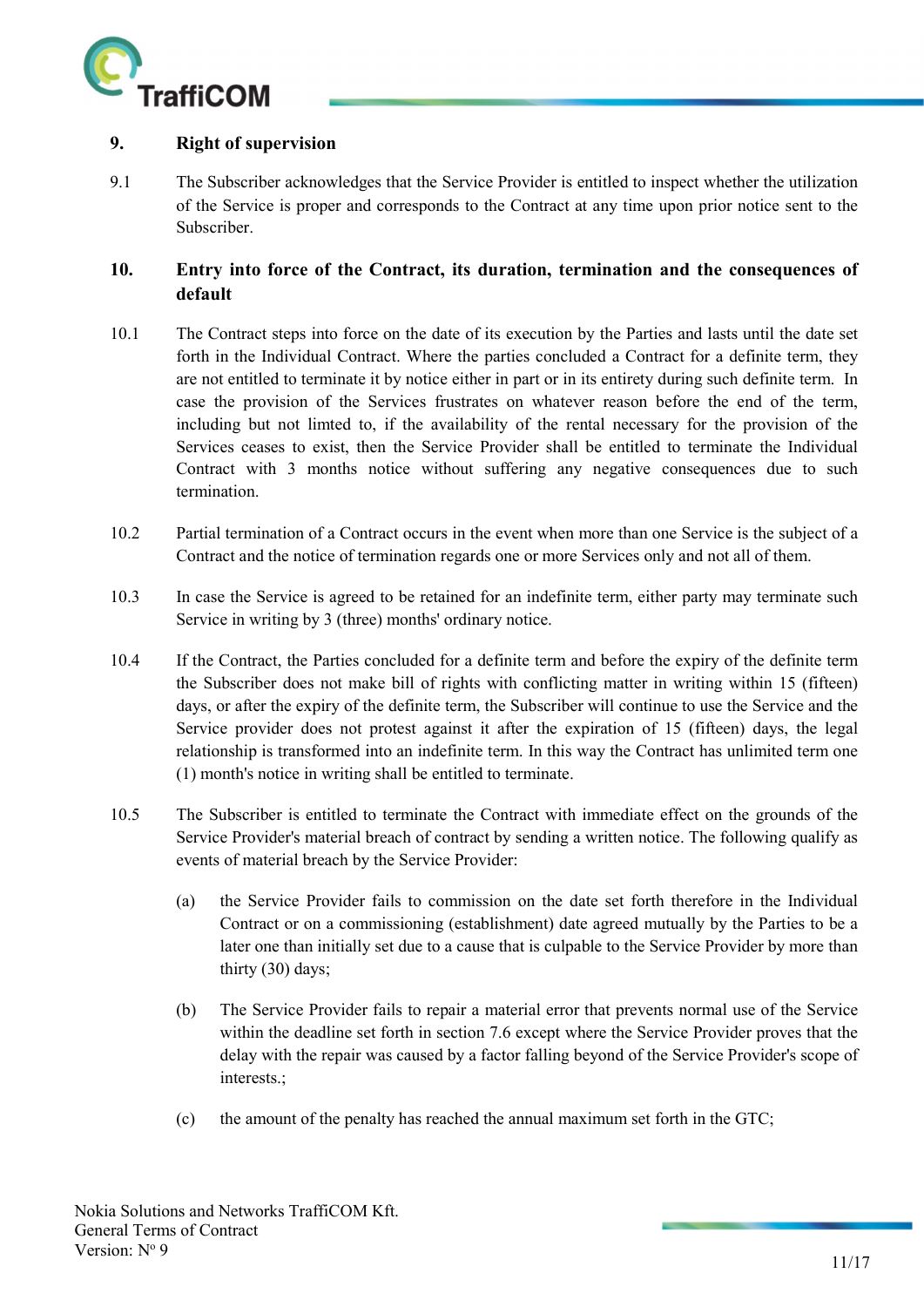

- (d) the actual annual availability calculated has fallen short of the level which qualifies as an event of default serving as ground for termination by extraordinary notice pursuant to the Individual Contract.
- 10.6 On the grounds of the Subscriber's breach of contract the Service Provider may, according to the terms and conditions set forth in sections (3)-(5) of article 134 of Act on electronic telecommunication, terminate the Contract by notice with immediate effect, if
	- (a) the Subscriber hinders or jeopardizes the normal use of the Service Provider's network and fails to remedy such breach within three (3) days of receipt of a warning notice indicating the legal consequences of failure;
	- (b) the Subscriber, even upon a warning notice indicating the legal consequences of failure, fails to allow the Service Provider to carry out an on-site inspection aimed at the recognition and repair of a reported error or one detected by the Service Provider (including especially where the Subscriber hinders the Service Provider to exercise the right of supervision set forth in article 9 herein, intervenes or hinders the Service Provider or its sub-contractor at the maintenance or renewal of the Service, or fails to request a supervisor from the Service Provider in advance before carrying out any activity in the Service) and the Subscriber fails to remedy such breach within three (3) days of receipt of a warning notice indicating the legal consequences of failure, or
	- (c) the Subscriber uses the service in an illegitimate manner or for an illegitimate purpose (e.g. if the Subscriber causes damage or a break in the Service in a culpable manner, or renders the Service Provider's service provided by utilizing the Service, or the enforcement of the rights of an other legitimate user, impossible or jeopardizes the same).
- 10.7 The Service Provider may terminate the Contract by notice with immediate effect, if the Subscriber failed to pay the due Service Fee in full within eight (8) days of receipt of a second payment request that is sent at least fifteen (15) days subsequent to a first payment request. Notwithstanding the foregoing, the Service Provider is not entitled to terminate the Contract where the amount of the overdue fees does not exceed the amount of the monthly fee payable by the particular Subscriber, or, in the absence of a monthly fee stipulated, or, where the amount of the monthly fee stipulated exceeds HUF ten thousand (10,000) and the overdue amount does not exceed HUF ten thousand (10,000), or if the Subscriber disputed the amount of the fee in arrears and has, aimed at the resolution of the dispute, submitted an application to the competent authority or an other organization authorized to resolve such disputes, provided however, that the Subscriber pays the undisputed part of the fees and the additional fees of the Service engaged when due continuously.
- 10.8 The Service Provider shall dispatch its notice of termination in writing with return-receipt, or where the Subscriber gave its consent thereto, in an electronic document or electronic mail that is facilitated with an authentic record of service receipt except where the Service Provider cannot notify the Subscriber due to the attributes of the particular Service such that the Service Provider does not possess the data that would have been required for the notification of the Subscriber in such a manner. In the latter case the Service Provider may communicate the notice of Contract termination to the Subscriber by other means as provided for in section (2) of article 144 of the Act on electronic telecommunication.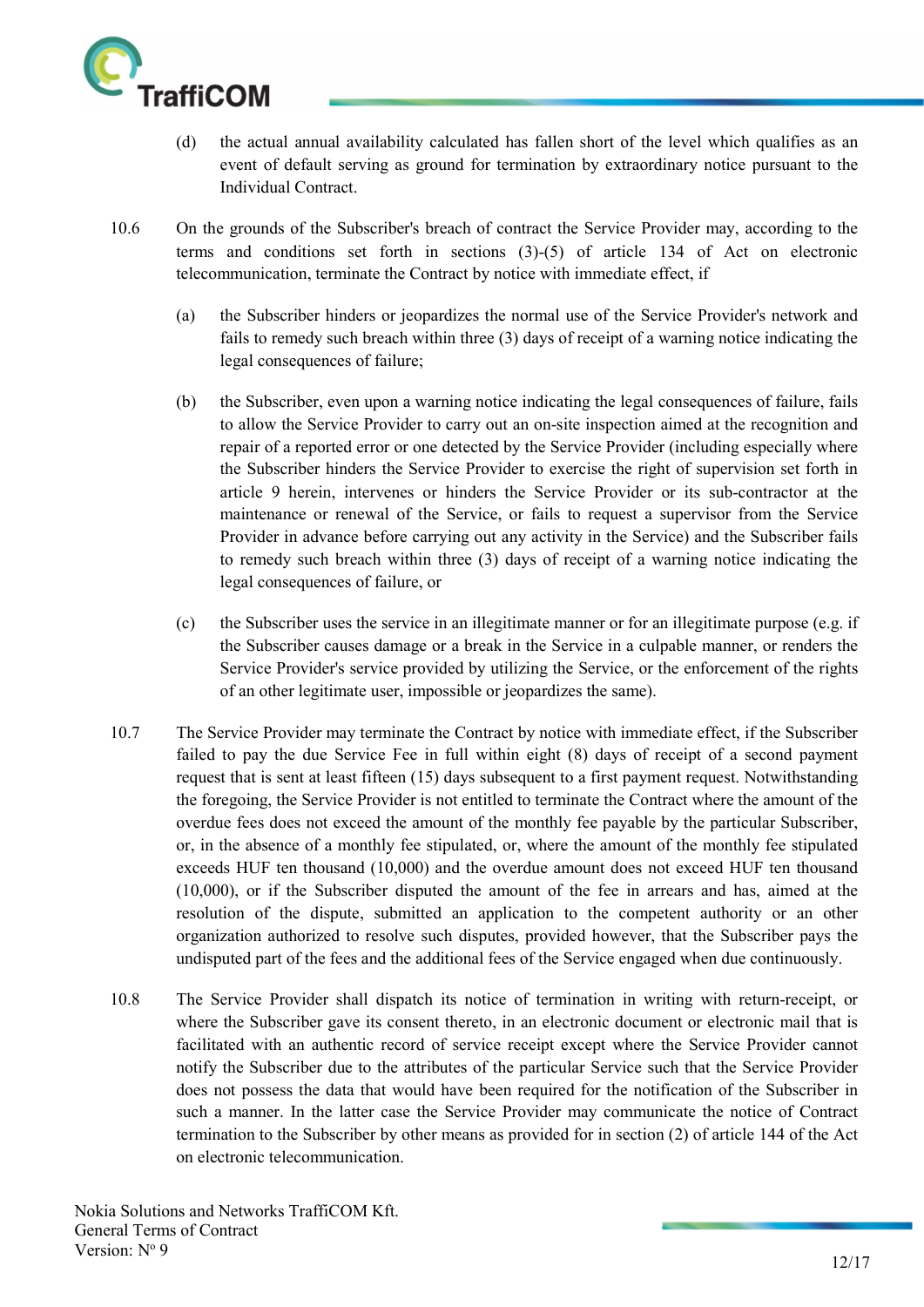

10.9 If the cause for Contract termination is a breach of contract by the Subscriber and the Subscriber remedies such breach during the notice period, then the Contract does not terminate by the Service Provider's notice. The Service Provider shall immediately notify the Subscriber about this.

The Service Provider's notice of Contract termination shall indicate the following:

- (a) the cause for termination,
- (b) the notice period, including the date when the notice period expires, and
- (c) where the cause for termination is a breach of contract by the Subscriber, information about the contents of section (4) of article 144 of the Act on electronic telecommunication.
- 10.10 If there are or have been more than one Contracts between the Parties and the Subscriber defaults under any one of them as provided for in section 10.5 and section 10.6 hereof, the Service Provider is entitled to suspend all of its Services provided under all such contracts or limit them proportionately until there are any overdue debts of the Subscriber owed to the Service Provider outstanding. The maximum duration of service suspension is 60 days. In case there are still any overdue debts of the Subscriber under any of the Contract after the lapse of the 60-day suspension, the Service Provider may, at its discretion, terminate the particular Contract(s) affected by the debt or all the Contracts concluded with the Subscriber with immediate effect by extraordinary notice and claim all costs and damages arising from the termination. The suspension of the Service does not affect the other rights of the Service Provider that may be asserted on the grounds of breach contract.
- 10.11 For a delay or default under the Contract or other breach of contract by the Service Provider, the Service Provider can be held liable only to the extent of the amount of loss in the assets of the Subscriber caused directly thereby. The Service Provider expressly excludes and cannot be held liable for lost profits, indirect and consequential damage, loss of data, damage to a data base and other claims of a similar nature. The maximum amount to be paid as compensation of direct losses incurred during the entire term of the Contract shall not exceed fifty (50) % of the aggregated amount of the One-off Fee and the Service Fee payable under the Contract. Compensation payable for losses incurred in a single year shall not exceed fifty (50) % of the aggregated amount of the One-off Fee and the Service Fee paid or payable in the year concerned. This limitation of the liability for damages was taken into account when the volume of the Services and that of the consideration payable therefore were determined, and taking this circumstance into account.
- 10.12 Claims arising from the Contract lapse after one (1) year. The commencement of such limitation period shall be calculated as from the date of a delay or default, or when the damage is incurred.
- 10.13 If the Subscriber justifiably terminates a definite-term Contract with immediate effect by extraordinary notice on the grounds of the Service Provider's default or for force majeure, where the duration of the latter exceeded 60 days, the Service Provider shall refund to the Subscriber the proportionate amount of the One-off Fee commensurate with the part of the term then outstanding pursuant to the Individual Contract within 15 days provided that the Subscriber paid to the Service Provider the Service Fee fallen due until the date of termination in advance.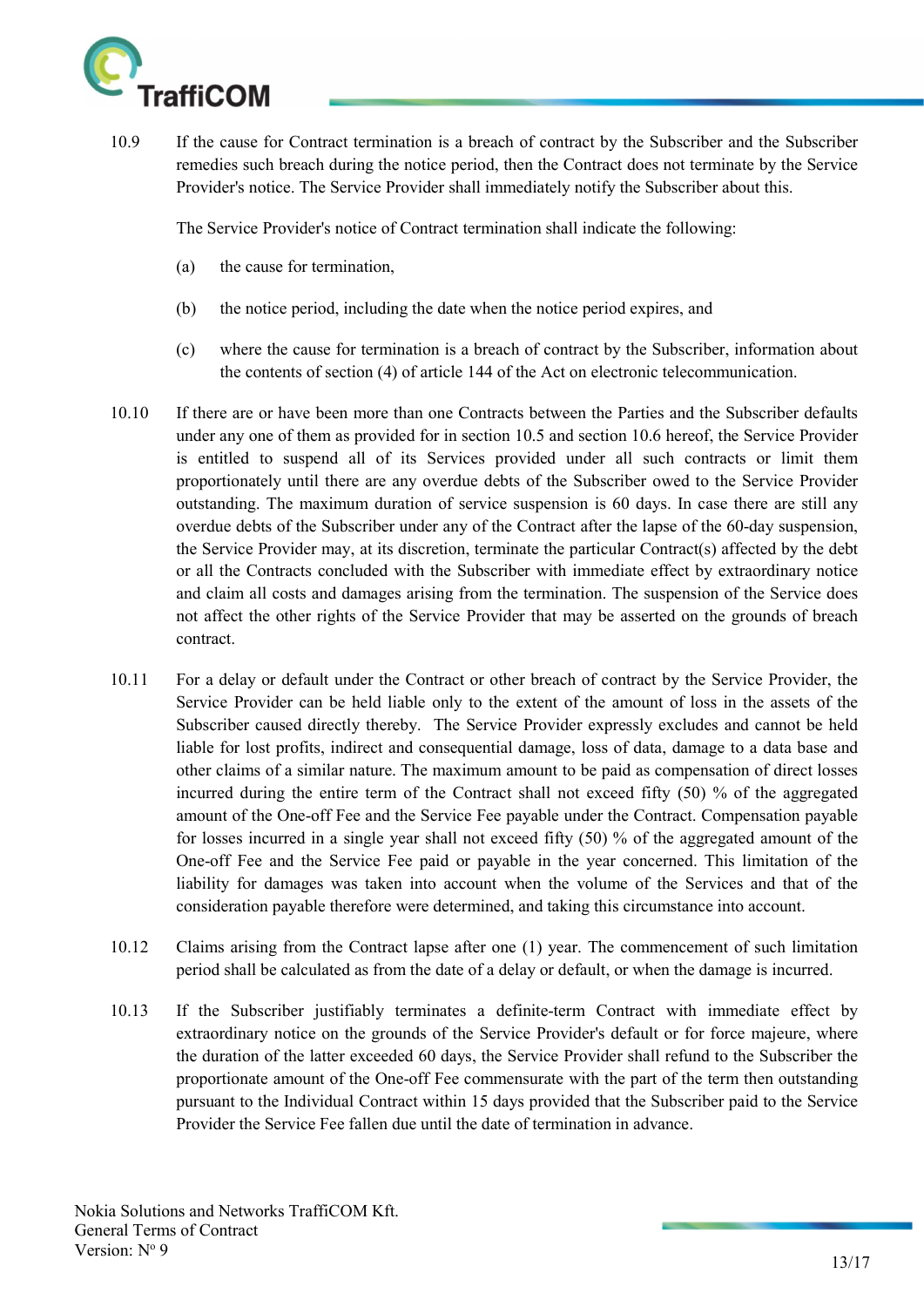

10.14 In the latter case the Subscriber shall pay the Service Fee falling due until the date of termination by the payment deadline indicated on the face of the invoice thereof. In case of an indefinite-term Contract the Service Provider is not obliged to refund the amount of the One-off Fee.

#### 11. Change of Subscription

- 11.1 Service Provider shall modify the Individual Contract in case of legal succession of the Subscriber due to change of contract or other legal title based on the written request of Subscriber.
- 11.2 Change of Subscription shall take place within 15 days after submission of the request.
- 11.3 The request for change shall contain the following data and declarations:
	- Data of Services (Identification number of the Services, address of access points)
	- Data of transferor and legal successor (name, address, tax number, company registration number)
	- Declaration of transferor and legal successor regarding the take-over signed by the authorised representatives of both parties, or the original documents certifying the legal succession (transformation, merger, spin-off) by a public notary or an attorney.
- 11.4 The change of subscription shall take place if:
	- The transferor subscriber do not have expired debts or it undertakes the obligation to pay debts within the relevant deadline regarding the Services affected by the change of subscriber.
	- In case there is a bankruptcy or liquidation procedure in place in respect of the transferor, or the subscriber ceased to exist without legal succession, Service Provider shall change the subscription if the legal successor/new subscriber undertakes the obligation to pay debts within the relevant deadline regarding the Services affected by the change of subscriber.
	- Legal successor/new subscriber undertakes to pay discounts received by the transferor in the event of a premature termination of a contract for definite period of time.
- 11.5 In case of change of subscription, the legal relationship of the transferor Subscriber ceases to exist on the day when the legal succession takes place.
- 11.6 The change of subcription takes place free of charge.

#### 12. Management and safety of data

12.1 For the purposes of conclusion of the contract for electronic telecommunication services, the determination and alteration of the contents thereof, the monitoring of performance there under, the invoicing of the fees arising there from, and the enforcement of claims arisen in connection therewith the Service Provider is entitled to manage personal data of the user and those of the Subscriber to the necessary and sufficient extent that are required for identification. The Service Provider manages personal data of subscribers bearing in mind the provisions of the GDPR (2016/679 Global Data Protection Resolution issued by the European Council and the European Parlament), and No. CXII Act of 2011 on the right of self-determination regarding information and on the freedom of information and those of the Act No. C of 2003 on electronic telecommunication. By giving its consent to the provisions herein the Subscriber acknowledges and, in possession of sufficient information, voluntarily, unambiguously and definitely approves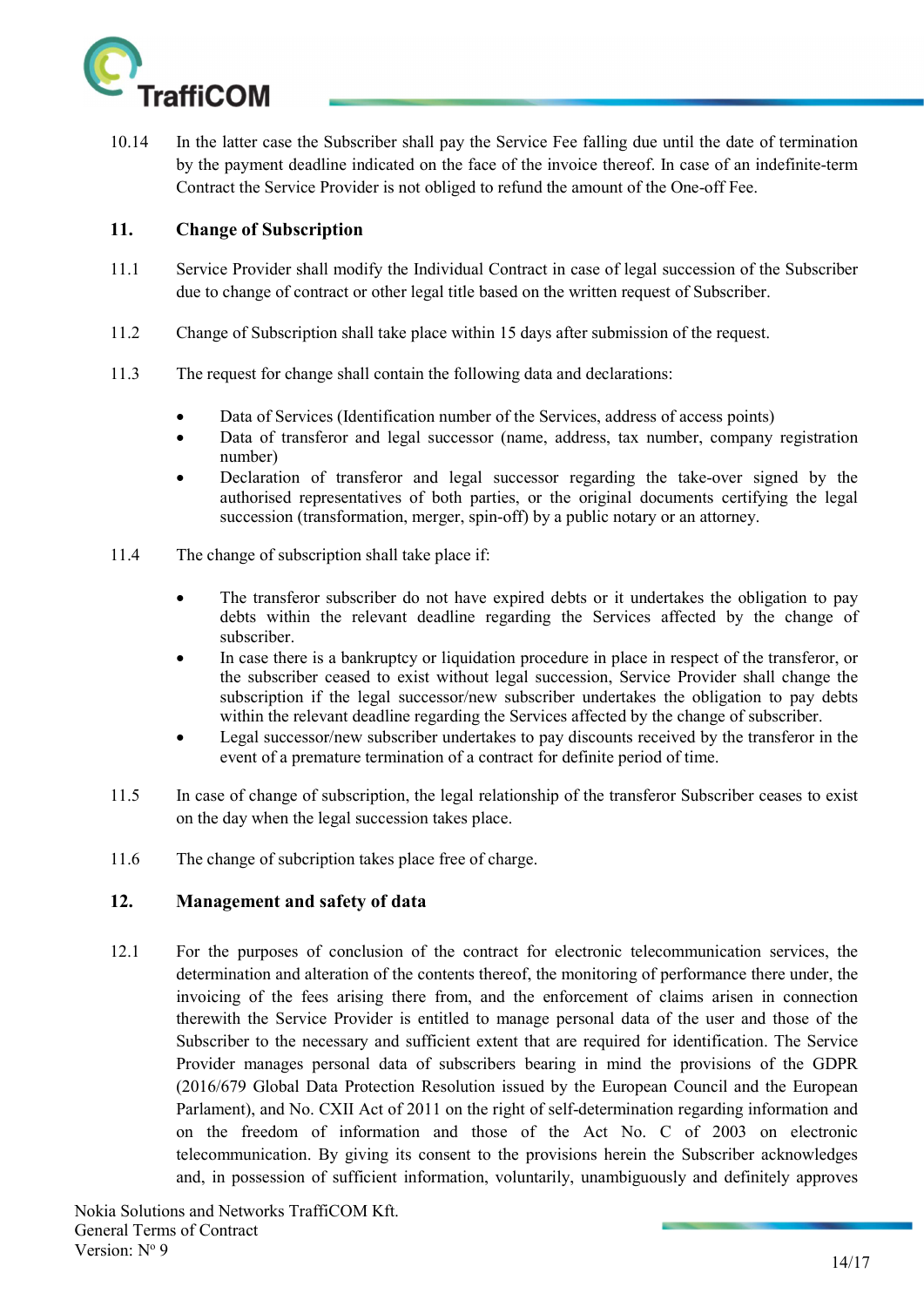

that the Service Provider manages its personal data transferred in the course of retaining and utilizing the given Service in accordance with the applicable legal provisions. The Service Provider may use the personal data only within the limits determined by the needs of the Service Provider's duties in the frame work of rendering the Service and for keeping potential records of the retained services. The Parties agree that the legal basis of the data handling is the performance of a contract. The Service Provider may disclose the personal data to persons engaged in connection with rendering the services (e.g. subcontractor or IT service providers) or to the authorities to the extent applicable laws or business considerations require, in case Service Provider intents to involve 3<sup>rd</sup> parties as data processors. In such a case Service Provider shall make sure that such 3<sup>rd</sup> party data processors shall comply with the relevant legal requirements. Only persons engaged in matters related to rendering the service and those carrying out technical and personnel-related tasks may have access to the personal data. The Service Provider stores the personal data within the timeframe determined by the time-limits applicable to potential claims related to rendering and retaining the services as those are provided for in the relevant statutes and contracts. The Service Provider may make copies of personal data transferred by electronic means (e.g. by e-mail) within the framework of the Service Provider's safety back-up regime and, in case such copy cannot be deleted or returned, the Service Provider undertakes not to retrieve or use them after the date when data management terminated. The Subscriber may exercise its rights and remedies concerning the management of its personal data governed by the Act No. CXII of 2011 as provided for in sections 14-25 of the quoted statute and in accordance with the relevant GDPR provisions. The Service Provider may contact the Subscriber from time to time in connection with certain communications and messages, e.g. with reports concerning the services, messages of the supervising authority, etc. Such communication is sent in relation to rendering the services and the Subscriber is not entitled to switch off their receipt.

#### 13. Assignment

- 13.1 Neither Party may transfer its duties arising from the Contract without the written consent of the other Party. The Subscriber acknowledges that the Service Provider is entitled to engage a subcontractor in the course of its performance. In this case the Service Provider's liability is the same as if the task was carried out by the Service Provider itself.
- 13.2 Without the prior written consent of the Service Provider the Subscriber is not entitled to assign the Service to a third party on any grounds. The Service Provider shall not refuse its consent to an assignment without reasonable grounds.

#### 14. Vis maior

- 14.1 Force majeure is an act which occurs independently from the Parties' intentions, acts or persons inevitably e.g. war, terrorist act, civil insurgence, natural disaster, measure of national security or civil defense, damage caused by third party or any other unavoidable necessity which materially hinders or renders performance of undertakings impossible. The Parties define a measure or procedure of a public utility to qualify as force majeure when, as a result, use is rendered objectively impossible.
- 14.2 Force majeure events relieve the parties of their obligations under the GTC and the Contract to the extent that the force majeure event prevents the affected Party from performing its contractual obligations until the event concerned exists.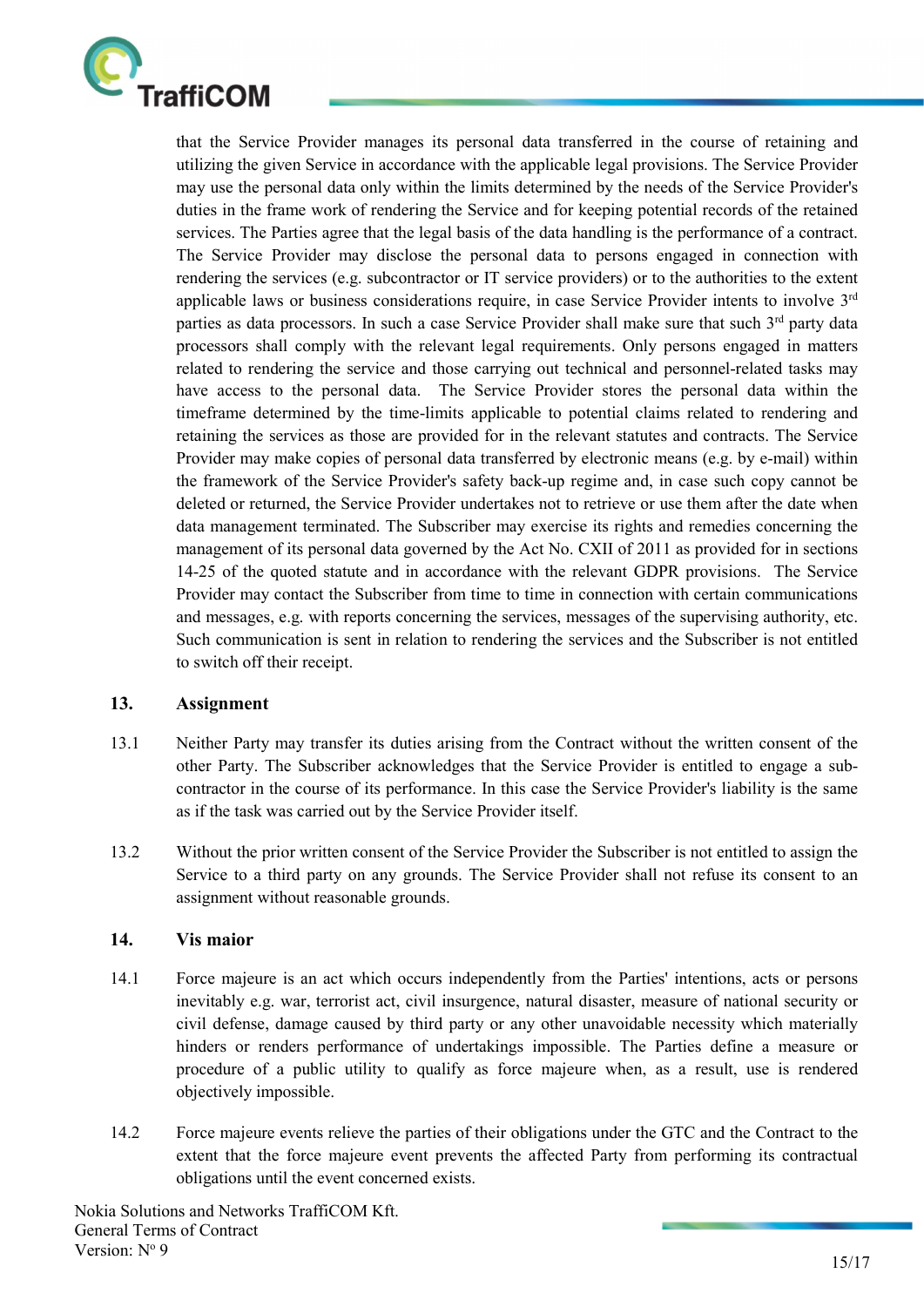

- 14.3 The Parties agree that they shall inform each other without delay about changes which occur beyond the scope of their interests, are not culpable to them and adversely affect their performance. The parties shall reasonably and sensibly co-operate in order to prevent the consequences of the circumstances that changed adversely. The Parties affected by force majeure shall immediately inform each other in writing about the beginning and the end of the force majeure event.
- 14.4 The parties agree that force majeure itself does not relieve the party reporting such an event from the obligations which should have been otherwise satisfied where those had become mature before the occurrence of the force majeure event.

#### 15. Confidential Information

15.1 The Parties agree that they handle all information pertaining to the Contract as business secrets, keep them confidential and undertake to use their best efforts to make the persons who participated in the conclusion of the Contract satisfy their duty of confidentiality. Neither Party may disclose any information regarding the contents of the Contract without the prior written consent of the other Party. Transfer of data related to the administration of the Contract, that related to the Parties' duties of business reporting, or that within the group of companies of the Subscriber and the Service Provider respectively do not qualify as a violation of the duty of confidentiality.

#### 16. Resolution of disputes

16.1 The Parties agree that all controversial issues arising from or in connection with the Contract between them shall be attempted to be solved directly between them in an amicable manner. If such amicable solution failed to be achieved in a reasonable, short time, the Parties submit themselves to the exclusive jurisdiction of the Arbitration Court attached to the Hungarian Chamber of Commerce and Industry which, proceeding in accordance with its own Rules of Procedure, renders a final resolution binding the Parties. The language of the arbitration shall be the Hungarian.

#### 17. Other regulations

- 17.1 If there is a discrepancy between the provisions of the Individual Contract and those hereof, primarily the provisions of the Individual Contract apply to the rendering of the Service. In case of a potential discrepancy between the provisions of the Service Description and those of the Individual Contract the contents of the Individual Contract shall prevail.
- 17.2 By signing the Contract the Subscriber authorizes the Service Provider to indicate the legal relationship established between them in the list of references to be issued towards third parties.
- 17.3 The Service Provider renders Services stipulated in the Contract exclusively for business subscribers defined in article 4 of the No. 2/2015 (III.30.) NMHH Ministerial Decree on the detailed provisions applicable to subscriber contracts.
- 17.4 This GTC has been prepared in 2 (two) original copies; 1 (one) of which shall belong to the Subscriber and 1 (one) to the Service Provider.

#### 18. Notices